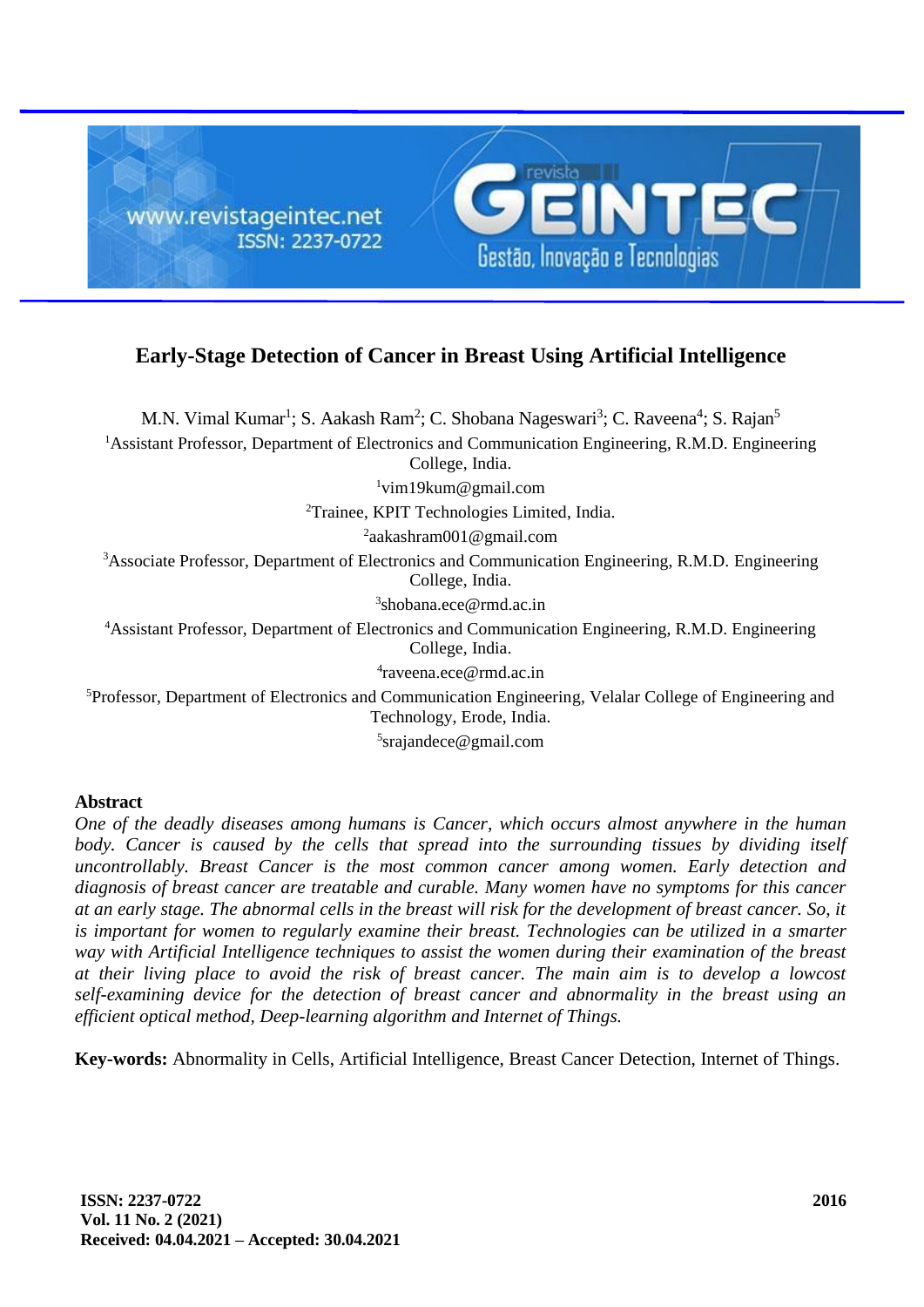#### **1. Introduction**

Billions of cells together form the human body. These cells have a normal life and divide as needed. When a cell malfunctions or ages, it dies. When this process is disrupted, abnormal or old cells stay in the body for a long time, eventually leading to cancer cells. These cancer cells will grow in size, crowding out healthy cells. Cancer can grow in any part of the body such as Bladder, Breast, Colon or Rectum, Kidney, Lungs, Pancreas, Thyroid, Uterus, Prostate, and Oropharyngeal. It is named after its first place such as Bladder Cancer, Kidney Cancer, Lung Cancer, and Breast Cancer.

The most common cancer is Breast Cancer for women, which affects 2.1 million women each year and causes the most cancer associated deaths. Breast cancer has claimed the lives of 6,27,000 women by 2018, which means that about 15% of all cancer deaths are due to this cancer. Figure 1.1 shows normal breast tissue. The mammary glands are where most breast cancer originated, some develop in breast milk production areas, and other types of breast cancer, such as phyllode tumor and angiosarcoma, are rare. Breast cancer is divided into five stages, as shown in Figure 1.2. Non-invasive ductal carcinoma in situ (DCIS) is classified as Category 0 (zero), and non-invasive breast cancer is classified as category I to IV (1-4). New lumps on the chest or under the armpits, swelling of the breasts, discharge of the breast without breast milk, redness or delicate skin in the nipple or breast area, thinning of the breast skin, any changes in breast structure, and discomfort in any part of the breast are all warning signs of breast cancer.



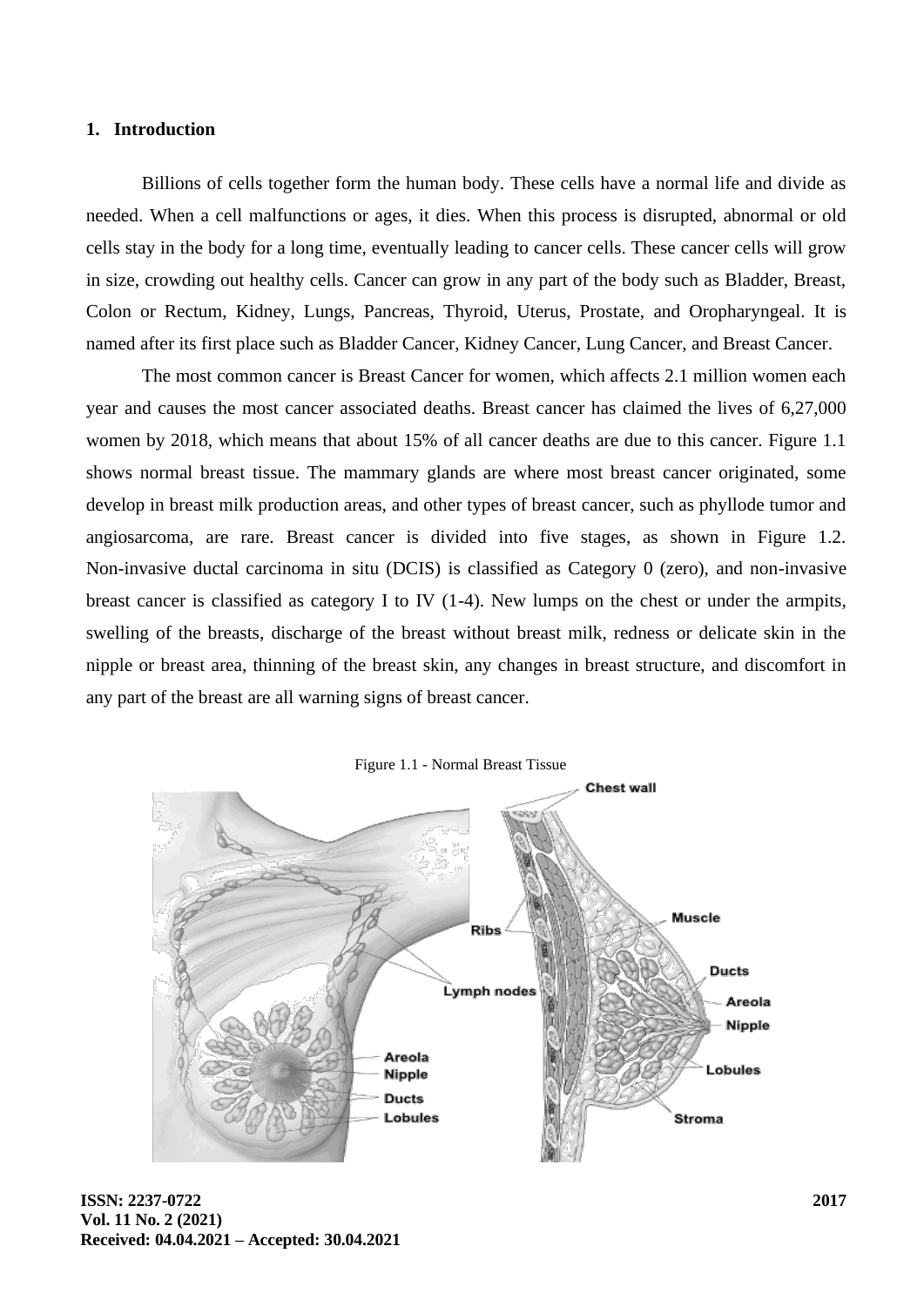

Two methods of breast cancer screening such as Breast Self-Examination (BSE) and Clinical Breast Examination (CBE). CBE is a method by which medical professionals examine the chest physically. Clinical breast examinations are used in combination with mammograms to detect breast cancer in women. Due to a lack of response and incorrect procedures, many women are unaware of BSE, according to the analyzed data. The lives of many women can be saved if breast cancer is found using the BSE method with a handheld device.

Smart technology can be used to help women during breast screening at their place of residence to avoid the risk of breast cancer. The main goal is to develop a low-cost diagnostic tool to detect breast cancer and breast abnormalities using the most effective optical methods, the Internet of Things and Deep-learning algorithms. This helps women to detect abnormalities in the breast at an early age. The proposed device is a red light-based, radiation-free hand-held self-use device with adjustable light intensity based on skin tone. This handheld device is securely interfaced with mobile phones and privacy-sensitivity is also achieved. Thus, the proposed device assists humans in examining their breasts at home, and the results of the examination can be identified from their home.

## **2. Literature Review**

Breast Cancer is the most common cancer in women, which affects more than 10% of women worldwide. Its mortality rate is very high compared to other cancers [H. Yang, JY Kim, H. Kim, and SP Adhikari, 2019] and its popularity has increased since the 1990s, especially in developing countries [Torre LA, Bray F, Siegel RL, Ferlay J, Lortet-Tieulent J, and Jemal A, 2012]. In 2012, it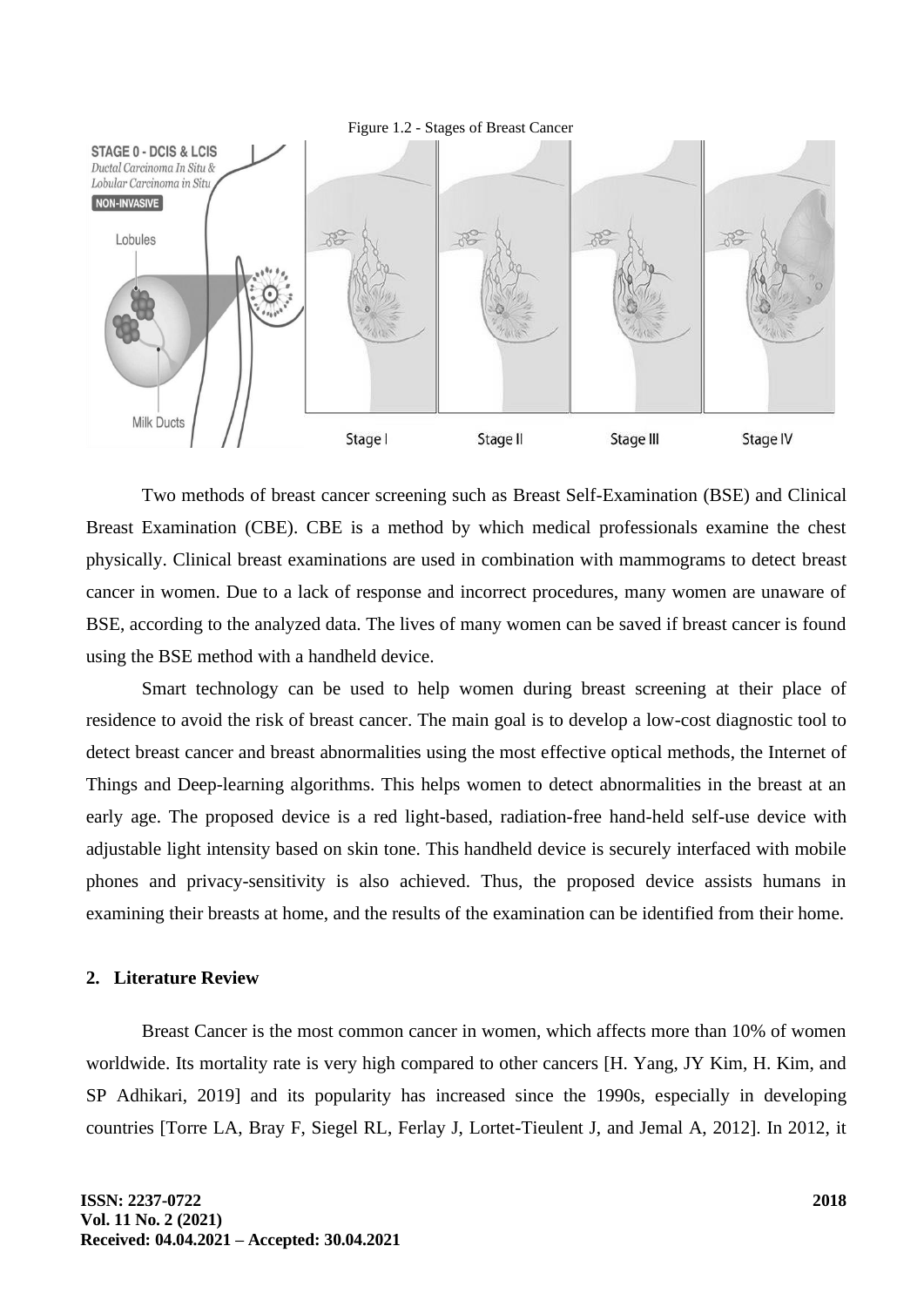was found that about 1.67 million new breast cancer cases account for about 12% of all new cancer cases and 25% of all cancer cases in women [J. Ferlay and et. al., 2015]. There have been 2,088,849 new breast cancer diagnoses worldwide along with the combined data on 11.6% of all cancers. In India, cervical cancer as the leading cause of death for women [Kaarthigeyan K, 2012] with 144, 937 new cases [Ferlay J and et. al., 2012]. This is expected to continue due to changes in child acquisition and dietary practices [Babu GR, Lakshmi SB, and Tiyagarajan JA, 2013]. The International Agency for Research on Cancer revealed that the growing trend continued in 2018 [Bray F, Ferlay J, Soerjomataram I, Siegel RL, Torre LA and Jemal A, 2018]. In addition, the IARC has clarified that screening for 626,679 breast cancer-related deaths in 2018 itself. Breast cancer was the second largest identification of any cancer diagnosis reported in 2018 [Ferlay J and et. al., 2019]. In India, the majority of women seek treatment in progressive stages leading to lower survival rates [Chopra R, 2001] [Agarwal G and Ramakant P, 2008]. Breast cancer forecast for 2020 rises to 1,797,900 bringing a new challenge to the Indian health system [Malvia S, Bagadi SA, Dubey US, and Saxena S, 2017]. Information about breast cancer, its symptoms and signs or diagnostic procedures is very poor for Indian women. Appropriate prevention methods focused on both the first and second prevention methods are needed to diminish the occurrence of breast cancer. Early adoption is an important strategy for low-income and middle-income countries to improve survival and affordable treatment that is less expensive [Pasick RJ, Hiatt RA and Paskett ED, 2004]. The breast lump is often overlooked due to a lack of awareness in India [Shulman LN, Willett W, Sievers A, and Knaul FM, 2010]. Some women follow the treatment of traditional healers [Abuidris DO and et. al., 2013], some have limitations such as improper access, social barriers expensive health care and stigma surrounding symptoms. A significant approach is to assess breast cancer awareness, as well as breast self-examination, among vulnerable women, especially those in low-income and resource-intensive sectors. Prompt detection of breast cancer is significant in handling breast cancer and reducing the mortality and morbidity associated with this cancer. Early recognition of breast cancer with the help of mammography and CBE. In addition, these methods, like standard mammograms, are extremely expensive for millions of women worldwide, especially in developing countries. As a result, for many women in low-income services, the BSE system is a key strategy for early detection and treatment of breast cancer, especially in resource-intensive settings. [Azemfac K no et. al., 2019] [Gupta R, Gupta S, Mehrotra R and Sodhani P, 2019]. BSE increases prediction by reducing abnormal cell function and disability, as well as improving health and survival quality. It is a public initiative to remain for recommendation of BSE because it is safe, easy, fast, requires minimal expertise, and can be educated. It is a popular way to get lumps and other abnormalities on the breast every month.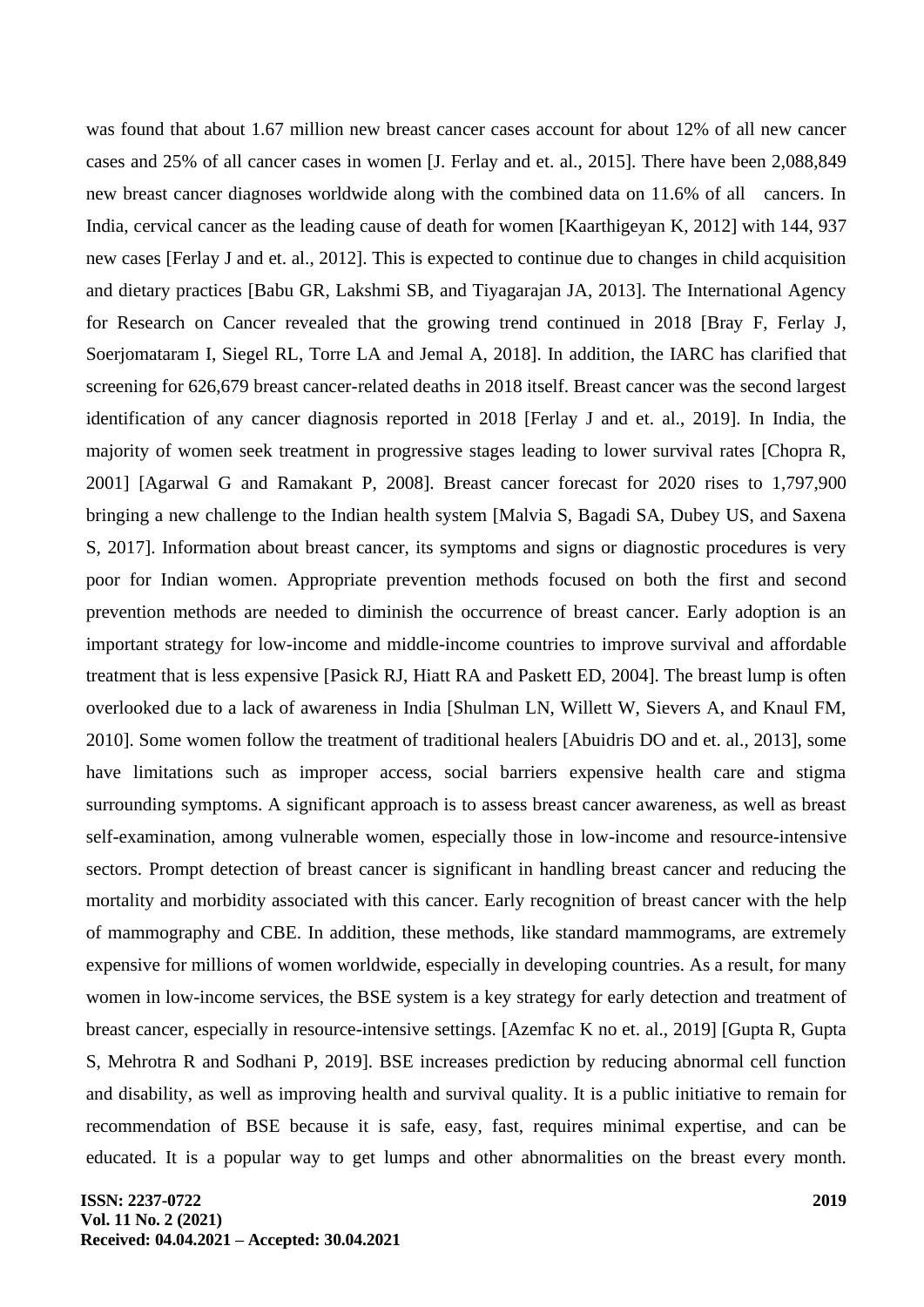[Ahuja S and Chakrabarti N, 2010]. Women need a BSE self-assessment tool. The physical characteristics of human breast tissue have been studied in many ways. The acquisition and dispersion of light coefficients intersect with the chest tissue, allowing for the reconstruction of the image using continuous or irregular variations. Medical applications for fluorescence molecular tomography, diffuse optical spectroscopy and imaging, photoacoustic imaging, and multiparametric infrared imaging include lesion characterization, cancer risk estimation, and neoadjuvant therapy monitoring. [Giovanni Di Leo, Rubina Manuela Trimboli and Tamar Sella Francesco Sardanelli, 2017]. Various handheld devices are well designed and used in phantom, in vivo, and in early breast cancer screening studies or as a diagnostic tool. The wide-angle infrared optical scanner is designed for transillumination-based breast imaging, in addition to various optical devices produced by different research teams. [Godavarty Suset Rodriguez Young-Jin Jung Stephanie Gonzalez, 2015]. By implementing machine learning techniques such as supervised, unsupervised and reinforcement learning, the data can be processed using fog computing and cloud computing along with IoT [Mansi Jindal, Jatin Gupta and Bharat Bhushan, 2019].

#### **3. Methodology for Breast Cancer Detection**

Breast cancer is a major risk factor for women in their 30s to 50s. It can be treated and cured easily if detected and detected early. Most women with first-line breast cancer have no symptoms. Surviving breast cancer becomes more difficult as it progresses, so it is recommended that women check their breasts for cancer regularly.

#### **Existing Methods**

Breast cancer screening methods such as Breast Self-Examination (BSE) and Clinical Breast Examination (CBE). Common breast screening methods are Mammography, Digital mammography, Breast ultrasound, Breast magnetic resonance imaging (MRI) and removal of a sample of breast cells for biopsy. Chest cancer screening and diagnosis is done using a Mammogram. Low-power X-rays are used in Mammogram to examine a person's chest. Breast cancer can be diagnosed early with a mammogram, usually through different masses or micro calcifications. It has a great challenge to prove that there is something wrong and false in the test results in the early stages. In addition, these low-power X-rays can be used in a clinical lab and will not be used by the average person. The Computer Tomography Laser Mammography (CTLM) technique detects angiogenesis in the breast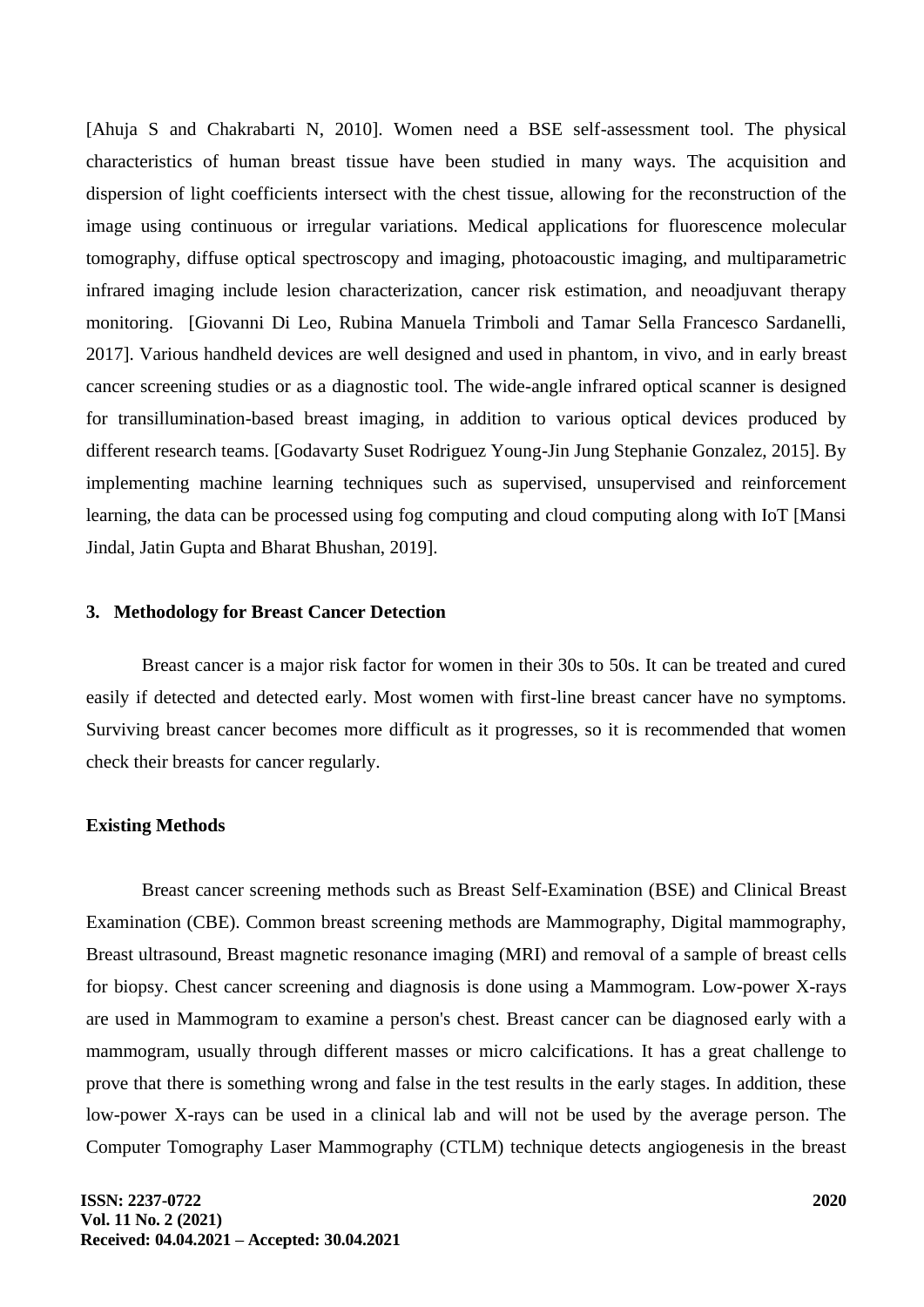tissue in the near-infrared region of the spectrum using laser energy. Oxygen and deoxygenated hemoglobin is used for molecular optical imaging using CTML. Lasers used in the same way as X-Rays are used in computer tomography, these poles move through the tissue and shrink. It is a time-consuming and difficult process that can only be used in clinical labs. Handheld devices in the international market are expensive for people to own and women's awareness is lacking. Further they are not personally used devices and they require a technician. Analysis of test and test results can only be obtained by consulting a physician.

### **Proposed Method**

The Proposed system employs the functionality of the portable device, a mobile application named ABCD (Application for Breast Cancer Detection) and a deep-learning based image classification system using Amazon Web Services (AWS) as shown in Figure 1.3. The first stage is a microcontroller based battery operated portable device. This portable device consists of high and low intensity light selection and Bluetooth pair option. High and low intensity light selection can be made based on the skin tone of women. Light Emitting Diode (LED) emits the light intensity as selected by the user. A portable hand-held device and mobile are paired using Bluetooth. The various perspective of the breast is captured through the mobile application ABCD and the images are stored for the analysis. Normal and abnormal breast images are trained in the AWS platform using a deep-learning algorithm. Through IoT, the stored images are sent to AWS for image classification. The Portable hardware device consists of Light Emitting Diode, Control buttons, Battery indicator, Light intensity indicator, Power indicator and Bluetooth. This device is designed in such a way that its structure achieves light weight and compact.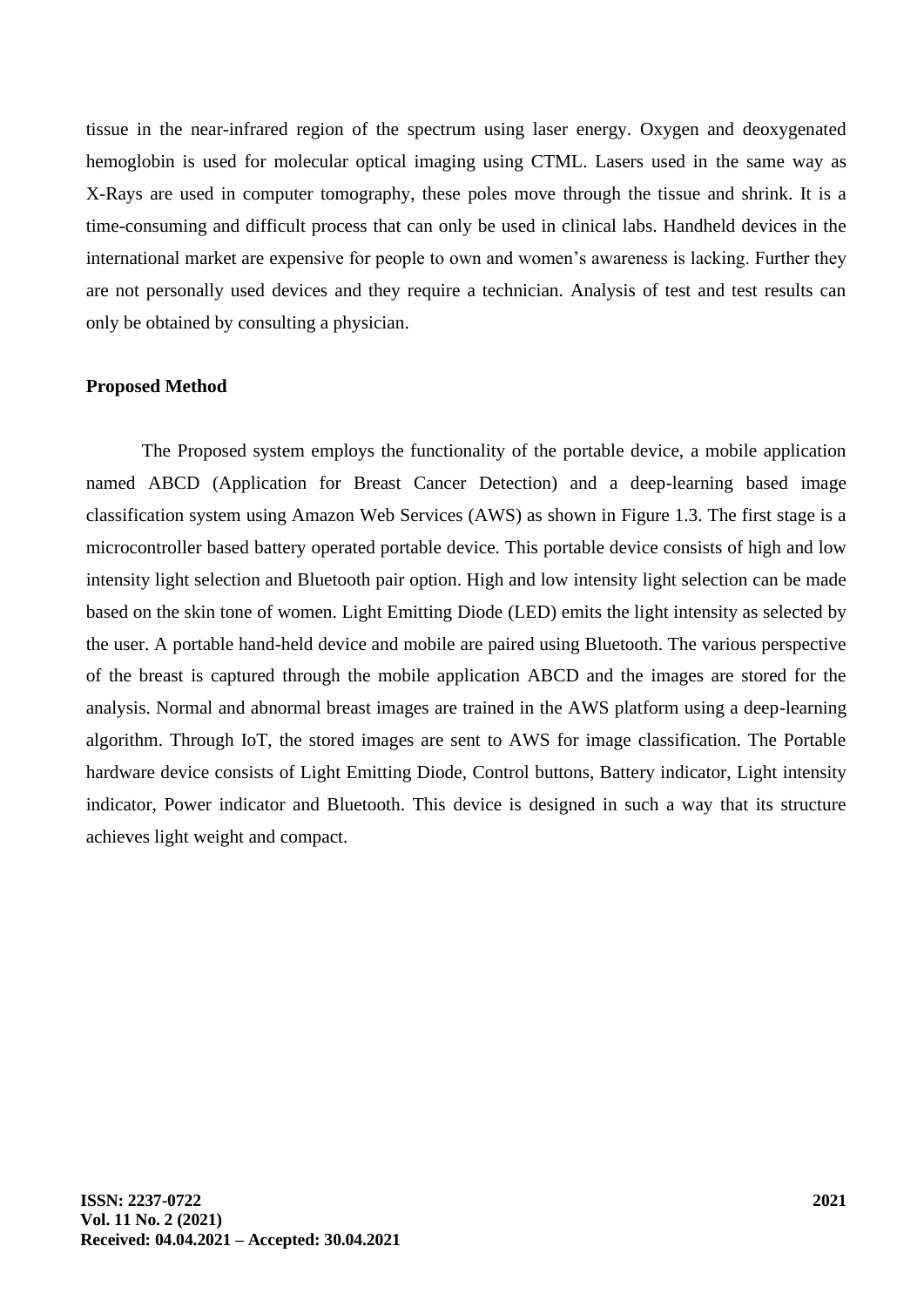

Figure 1.3 - Block Diagram of Early Stage of Cancer in Breast Using Artificial Intelligence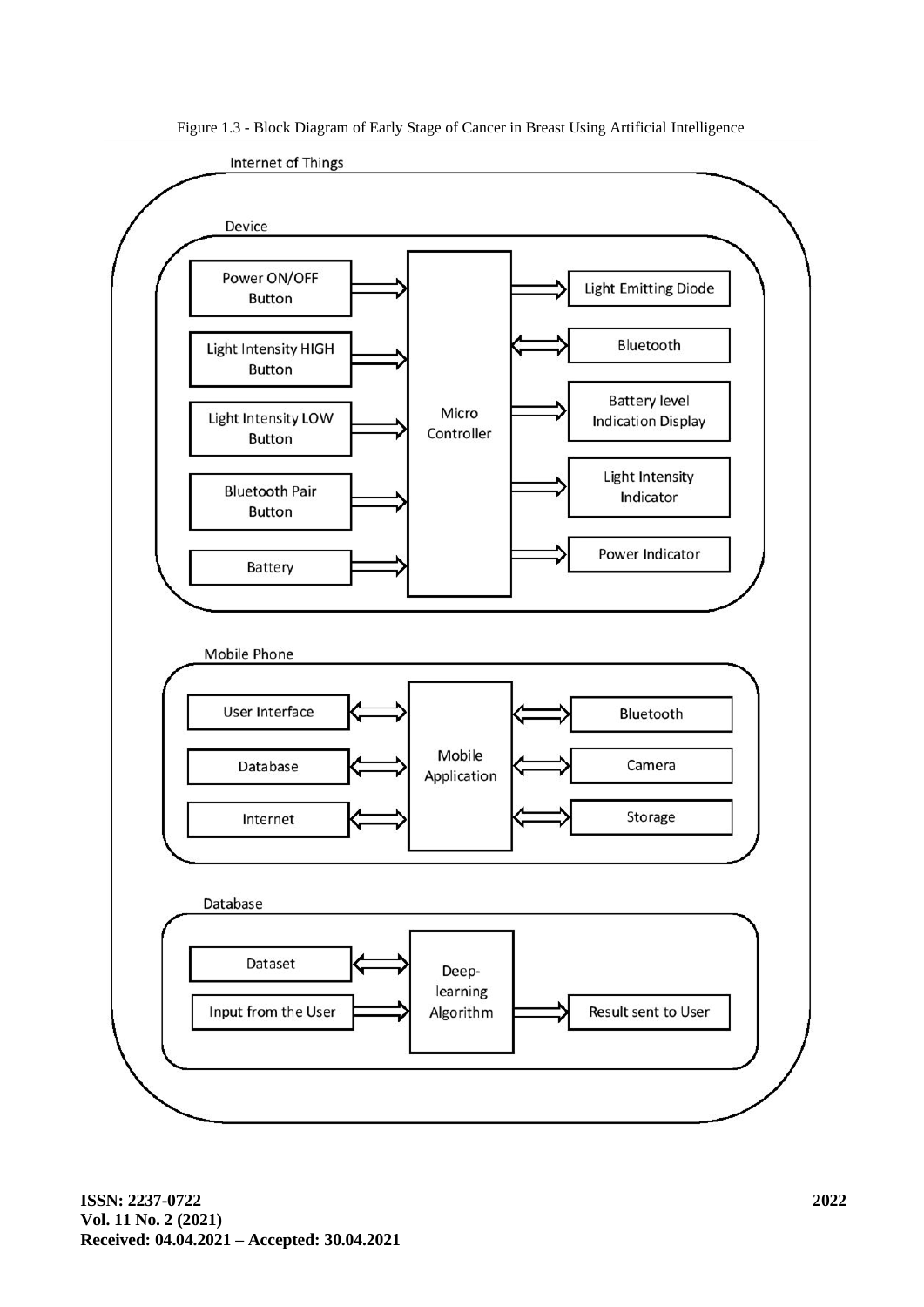In a darkened room, the woman by self has to place the device underneath the breast such that light should pass through the breast. The intensity of the light has to be tuned as required. Moreover, it is to keep the device on top of the breast and observe underneath the breast. Light is scattered through the breast tissues providing it a uniform pink or red colour with blood vessels. Each breast has to observe and the photograph of each breast from different angles has to be taken in the mobile application ABCD. The camera of the mobile phone can be accessed through the device. As shown in Figure 1.4, Photograph of each breast will be analyzed in AWS using a deep-learning algorithm and the result will be shown in the mobile application.





## **4. Experimental Results**

The proposed system for diagnosis of Breast Cancer through internet via mobile application has been implemented. The outcome of Early Stage Finding of Cancer in Breast using Artificial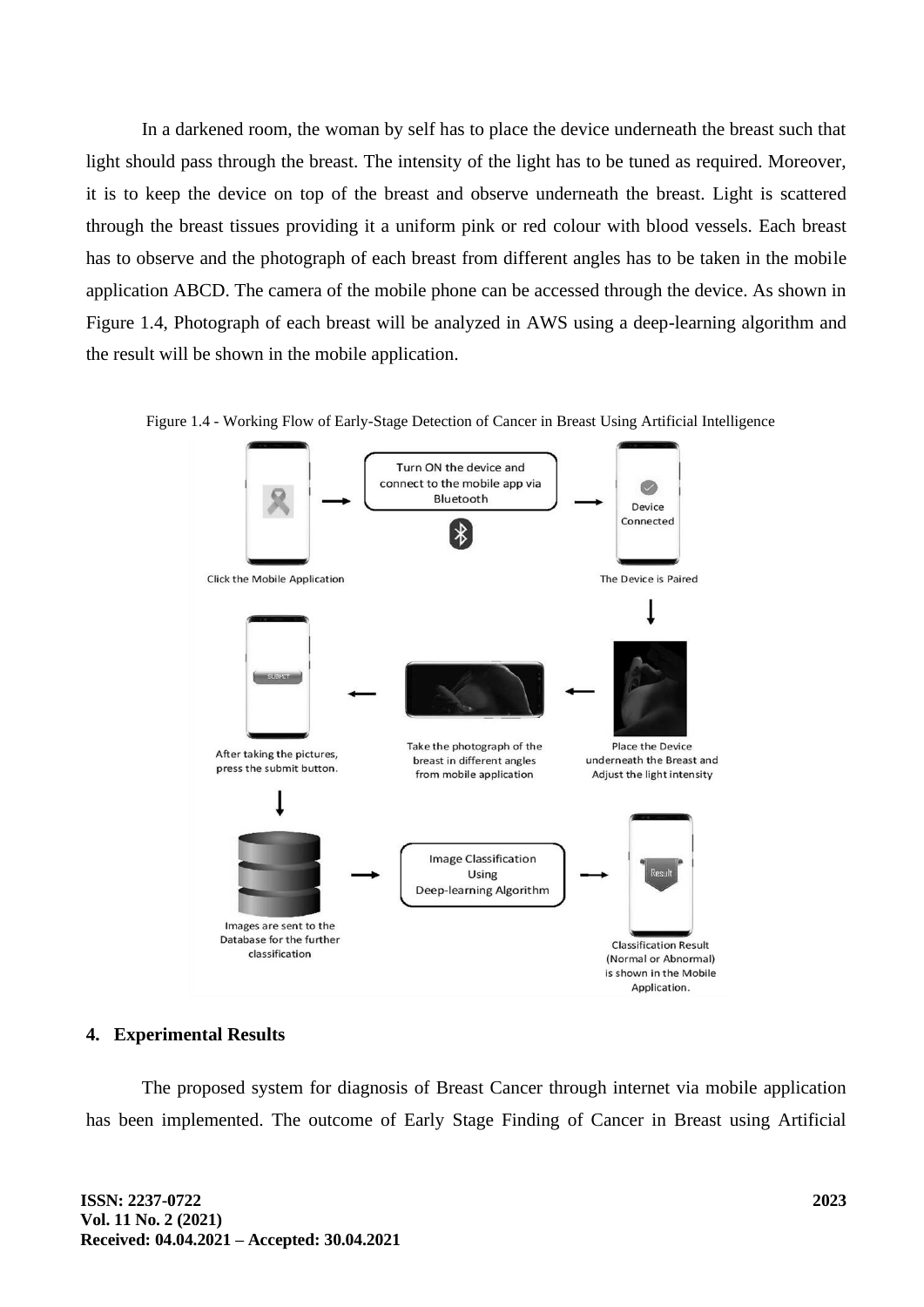Intelligence is shown in this section. The working result of the Early-Stage Detection of Cancer in Breast using Artificial Intelligence is shown in Table 1.1.

# **Mobile Application**

Mobile Application named as Application for Breast Cancer Detection (ABCD) has been established for the user to comfortably examine their breast at their living place as shown in Figure 1.5.



Figure 1.5 - Mobile Application (ABCD); Figure 1.6 - Login in ABCD

Figure 1.7 - UI of ABCD; Figure 1.8 - AWS Confirmation; Figure 1.9 - Results



**ISSN: 2237-0722 Vol. 11 No. 2 (2021) Received: 04.04.2021 – Accepted: 30.04.2021**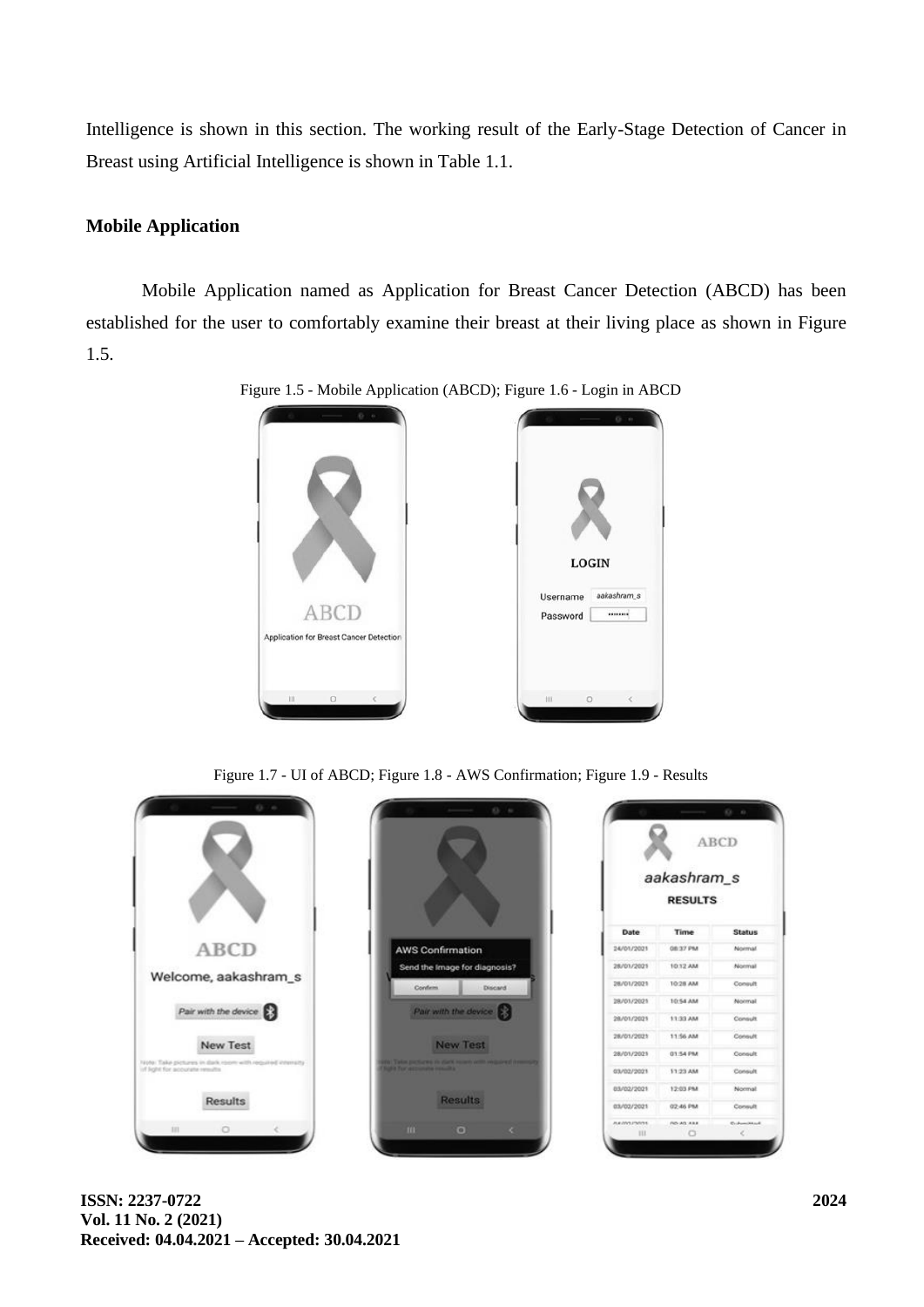It comprises login, Bluetooth pairing, new test and results button as shown in Figure 1.6 and Figure 1.7. By pressing the New Test button, images of the breast with the required light intensity are taken and sent to AWS for image classification as shown in Figure 1.8. Breast examination results are available in mobile application and can be viewed at any time as shown in Figure 1.9.

## **Database**

Amazon Web Services has been set up to classify images. When the examination images are sent to the database, it classifies and recognizes them before sending the image result to the user.

# **Portable Device**

The device permits the user to adjust the intensity of the LED based on their skin tone. It associates to the mobile application via Bluetooth.

| Table 1.1 Expected and Tictual Outcome    |                        |                                                         |                                 |
|-------------------------------------------|------------------------|---------------------------------------------------------|---------------------------------|
| S.NO                                      | <b>FEATURES</b>        | <b>EXPECTED OUTCOME</b>                                 | <b>ACTUAL</b><br><b>OUTCOME</b> |
| <b>Portable Device</b>                    |                        |                                                         |                                 |
| 1.                                        | Bluetooth              | Bluetooth pairs the device with mobile application      | Same as the                     |
|                                           | Connectivity           |                                                         | expected outcome                |
| 2.                                        | <b>Light Intensity</b> | The light intensity of the LED is controlled with the   | Same as the                     |
|                                           | Control                | help of Light Intensity HIGH button and Light           | projected outcome               |
|                                           |                        | Intensity LOW button.                                   |                                 |
| <b>Mobile Application</b>                 |                        |                                                         |                                 |
| (Application for Breast Cancer Detection) |                        |                                                         |                                 |
| $\overline{3}$ .                          | Privacy-               | Login is formed for each and every user to attain       | Same as the                     |
|                                           | sensitivity            | privacy. Results of breast examination can be observed  | estimated outcome               |
|                                           |                        | after the login.                                        |                                 |
| 4.                                        | Camera and             | After employing the LED of the portable device under    | Same as the                     |
|                                           | Storage                | the breast, images are taken using the camera. These    | predictable outcome             |
|                                           |                        | images are stored in the mobile application.            |                                 |
| 5.                                        | Communicating          | Images are sent to Amazon Web Server for Image          | Same as the                     |
|                                           | AWS and                | classification after taking the images for examination. | estimated outcome               |
|                                           | Retrieving             | The classified result is directed and stored in user's  |                                 |
|                                           | results                | profile in the mobile application.                      |                                 |
| <b>Database</b>                           |                        |                                                         |                                 |
| (Amazon Web Service)                      |                        |                                                         |                                 |
| 6.                                        | Image                  | The algorithm in the database classifies and identifies | Same as the                     |
|                                           | Classification         | the incoming image and sends the result to the same     | expected outcome                |
|                                           |                        | user.                                                   |                                 |

Table 1.1 Expected and Actual Outcome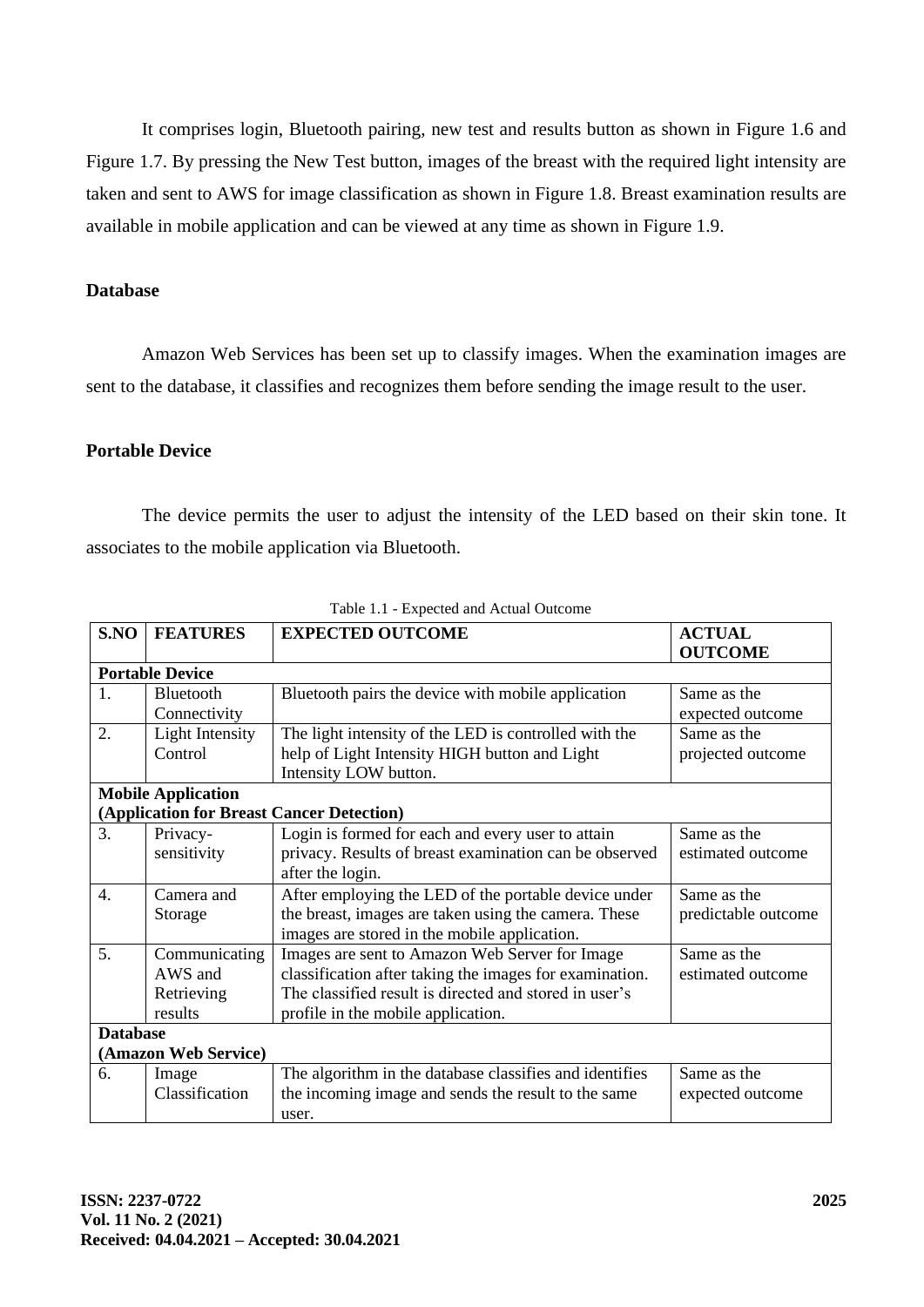## **5. Conclusion**

Diagnosis of Breast Cancer with the efficient optical method, women can examine their breast at their living place and with IoT, AWS and Deep-learning algorithms the examined results can be known from their living place through the mobile application ABCD. The purpose of this device is to identify the cancer cells in the breast of women in the early-stage by self-examination. Thus, the Breast Cancer detection device is designed, developed and tested for the identification of breast cancer cells in real-time. The outcome of the device had promising results. Thus, this device is used for the early-stage detection of cancer cells in the breast.

## **Acknowledgement**

The authors would like to thank Dr K. Helenprabha, Professor and Head, Department of Electronics and Communication Engineering, R.M.D. Engineering College and Dr G. M. Jagadeesan, Assistant Professor, Surgical Oncologist, Government Mohan Kumaramangalam Medical College Hospital for their support that made this research work possible.

# **References**

Yang, H., Kim, J.Y., Kim, H., & Adhikari, S.P. (2019). Guided soft attention network for classification of breast cancer histopathology images. *IEEE transactions on medical imaging*, *39*(5), 1306-1315. https://doi.org/10.1109/tmi.2019.2948026.

Ferlay, J., Soerjomataram, I., Dikshit, R., Eser, S., Mathers, C., Rebelo, M., & Bray, F. (2015). Cancer incidence and mortality worldwide: sources, methods and major patterns in Globocan 2012. *International journal of cancer*, *136*(5), E359-E386.

Bray, F., Ferlay, J., Soerjomataram, I., Siegel, R.L., Torre, L.A., & Jemal, A. (2018). Global cancer statistics 2018: GLOBOCAN estimates of incidence and mortality worldwide for 36 cancers in 185 countries. *CA: a cancer journal for clinicians*, *68*(6), 394-424.

Ferlay, J., Colombet, M., Soerjomataram, I., Mathers, C., Parkin, D.M., Piñeros, M., & Bray, F. (2019). Estimating the global cancer incidence and mortality in 2018: GLOBOCAN sources and methods. *International journal of cancer*, *144*(8), 1941-1953. https://doi.org/10.1002/ijc.31937.

Azemfac, K., Christie, S., Carvalho, M.M., Nana, T., Fonje, A.N., Halle-Ekane, G., & Juillard, C. (2019). A community-based assessment of knowledge and practice of breast self-examination and prevalence of breast disease in Southwest Cameroon. *Journal of cancer epidemiology*, *2019*.

Gupta, R., Gupta, S., Mehrotra, R., & Sodhani, P. (2020). Risk factors of breast cancer and breast self-examination in early detection: systematic review of awareness among Indian women in community and health care professionals. *Journal of Public Health*, *42*(1), 118-131.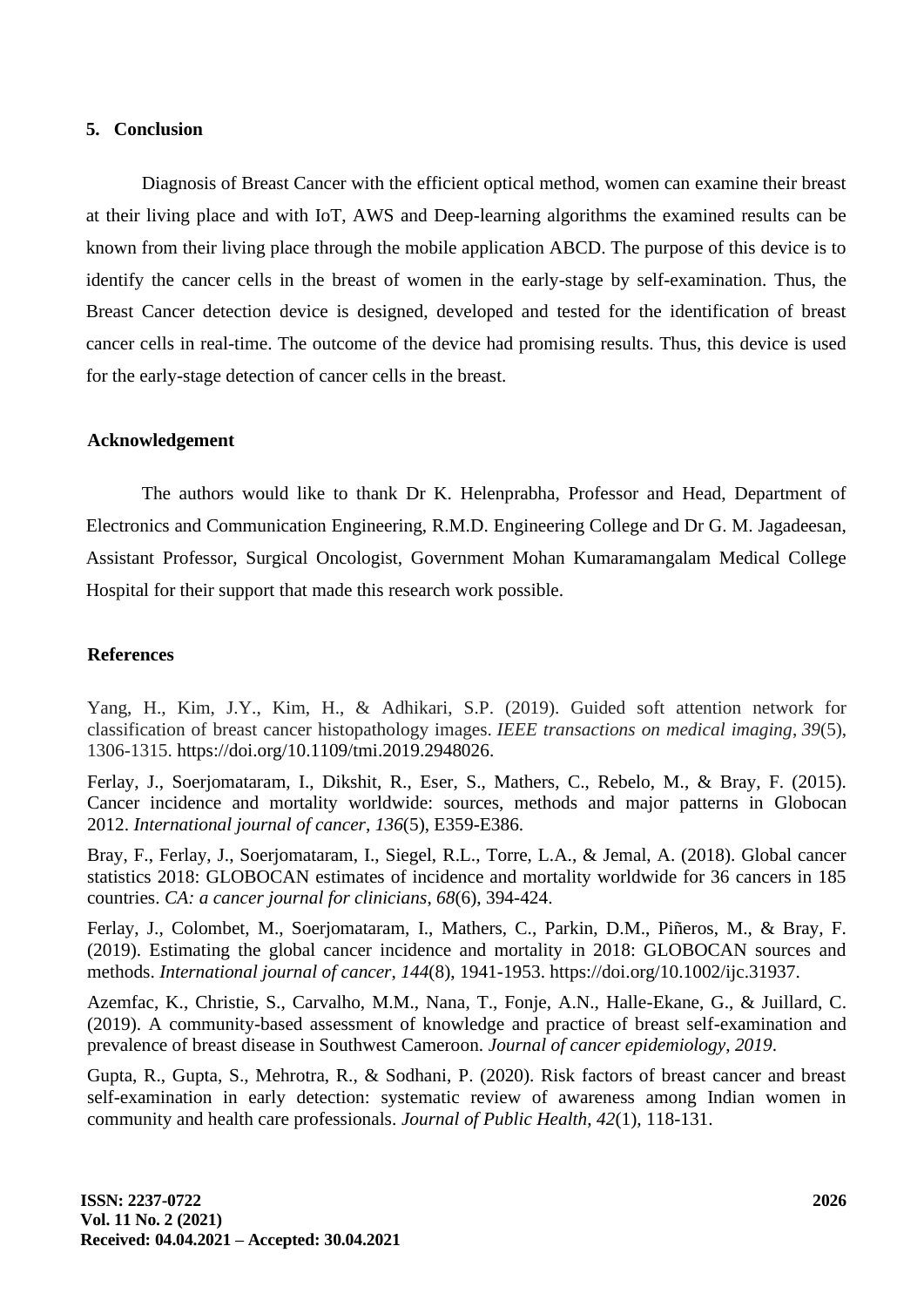Ahuja, S., & Chakrabarti, N. (2009). To determine the level of knowledge regarding breast cancer and to increase awareness about breast cancer screening practices among a group of women in a tertiary care hospital in Mumbai, India. *Internet Public Health*, *1*(1).

Leo, G.D., Trimboli, R.M., Sella, T., & Sardanelli, F. (2017). Optical imaging of the breast: basic principles and clinical applications. *American Journal of Roentgenology*, *209*(1), 230-238.

Godavarty, A., Rodriguez, S., Jung, Y.J., & Gonzalez, S. (2015). Optical imaging for breast cancer prescreening. *Breast Cancer: Targets and Therapy*, *7*, 193–209.

Torre, L.A., Bray, F., Siegel, R.L., Ferlay, J., Lortet‐Tieulent, J., & Jemal, A. (2015). Global cancer statistics, 2012. *CA: a cancer journal for clinicians*, *65*(2), 87-108.

Kaarthigeyan, K. (2012). Cervical cancer in India and HPV vaccination. *Indian journal of medical and paediatric oncology: official journal of Indian Society of Medical & Paediatric Oncology*, *33*(1), 7-12.

Ferlay, J., Soerjomataram, I., Dikshit, R., Eser, S., Mathers, C., Rebelo, M., & Bray, F. (2015). Cancer incidence and mortality worldwide: sources, methods and major patterns in GLOBOCAN 2012. *International journal of cancer*, *136*(5), E359-E386.

Babu, G.R., Lakshmi, S.B., & Thiyagarajan, J.A. (2013). Epidemiological correlates of breast cancer in South India. *Asian Pacific Journal of Cancer Prevention*, *14*(9), 5077-5083.

Chopra, R. (2001). The Indian scene. *Journal of clinical oncology: official journal of the American Society of Clinical Oncology*, *19*(18 Suppl), 106S-111S.

Agarwal, G., & Ramakant, P. (2008). Breast cancer care in India: the current scenario and the challenges for the future. *Breast care*, *3*(1), 21-27.

Malvia, S., Bagadi, S.A., Dubey, U.S., & Saxena, S. (2017). Epidemiology of breast cancer in Indian women. *Asia‐Pacific Journal of Clinical Oncology*, *13*(4), 289-295.

Pasick, R.J., Hiatt, R.A., & Paskett, E.D. (2004). Lessons learned from community-based cancer screening intervention research. *Cancer: Interdisciplinary International Journal of the American Cancer Society*, *101*(S5), 1146-1164.

Shulman, L.N., Willett, W., Sievers, A., & Knaul, F.M. (2010). Breast cancer in developing countries: opportunities for improved survival. *Journal of oncology*, *2010*.

Abuidris, D.O., Elsheikh, A., Ali, M., Musa, H., Elgaili, E., Ahmed, A.O., & Mohammed, S. I. (2013). Breast-cancer screening with trained volunteers in a rural area of Sudan: a pilot study. *The lancet oncology*, *14*(4), 363-370.

Vimalkumar, M.N., & Helenprabha, K. (2018). Adaptive neuro-fuzzy inference system for classification of mammographic image using electromagnetism-like optimisation. *International Journal of Biomedical Engineering and Technology*, *26*(3-4), 376-384.

Jindal, M., Gupta, J., & Bhushan, B. (2019). Machine learning methods for IoT and their Future Applications. *In International Conference on Computing, Communication, and Intelligent Systems (ICCCIS)*, 430-434. https://doi.org/10.1109/ICCCIS48478.2019.8974551.

Sharma, N., Kaushik, I., Bhushan, B., Gautam, S., & Khamparia, A. (2020). Applicability of WSN and Biometric Models in the Field of Healthcare. *In Deep Learning Strategies for Security Enhancement in Wireless Sensor Networks*, 304-329.

http://doi.org/10.4018/978-1-7998-5068-7.ch016